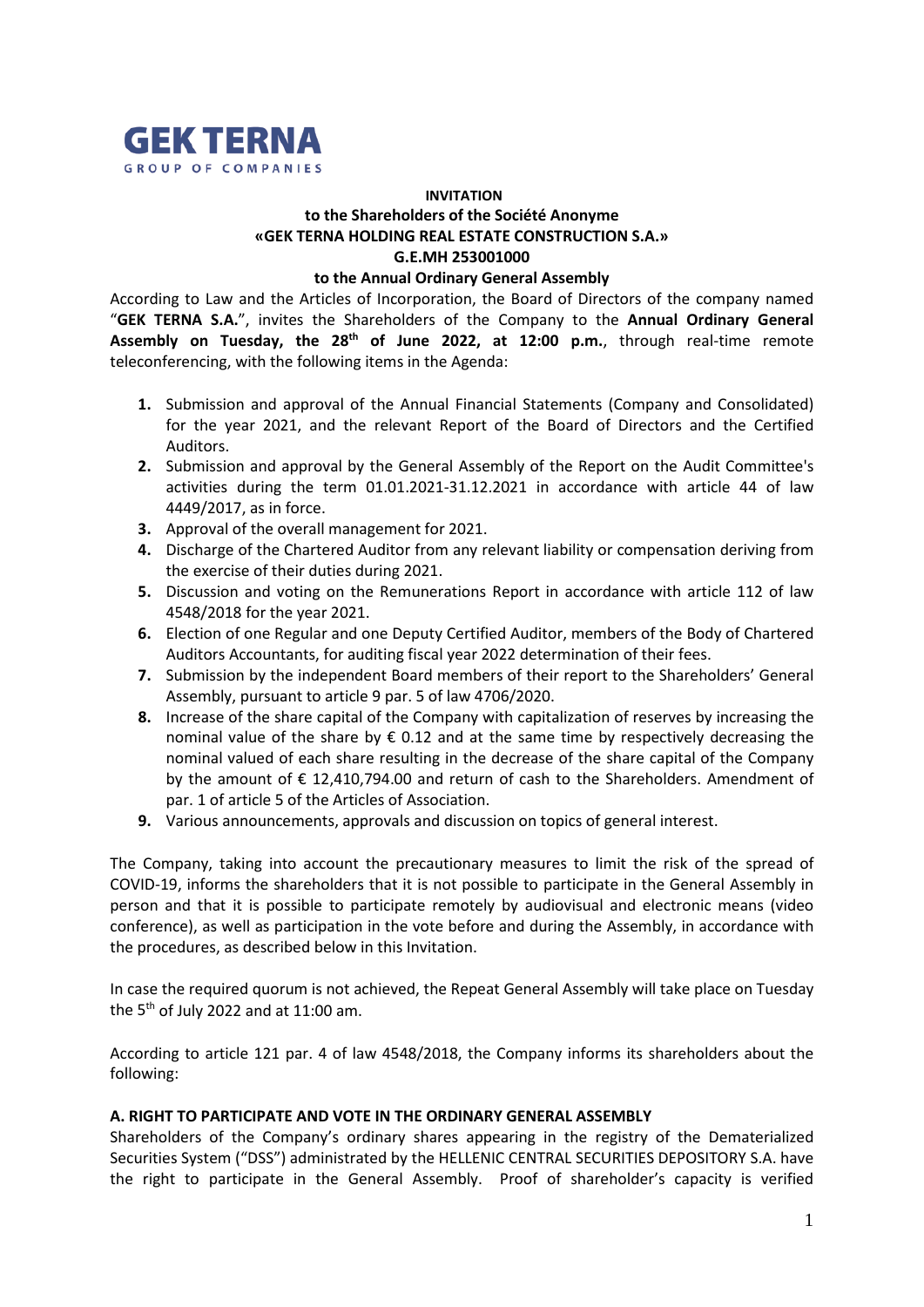electronically through the Company's online connection to the DSS. The shareholder's capacity must exist at the start of 23/06/2022 ("Record Date"), i.e. the fifth (5th) day before the date of the General Assembly on 28/06/2022. For the 1st Repeat General Assembly the shareholder's capacity must exist at the start of 23/06/2022 (Record Date), according to the provision of article 124 par. 6 of law 4548/2018, as the date of the Repeat General Assembly is not more than thirty (30) days from the initial General Assembly.

Only those who have shareholder's capacity on the said Record Date shall have the right to participate and vote at the General Assembly. In case of non-compliance with the provisions of article 124 par. 6 of law 4548/2018, such a shareholder participates in the General Assembly only after the General Assembly's authorization.

The exercise of this right does not require the blocking of shares or any other process, which restricts the shareholders' ability to sell and/or transfer shares during the period between the Record Date and the General Assembly.

### **B. MINORITY SHAREHOLDERS' RIGHTS**

In accordance with par. 2, 3, 6 and 7 of law 4548/2018 and the Articles of Incorporation of the Company, shareholders have the following rights:

a) At the request of shareholders representing one twentieth (1/20) of the paid-up share capital, the Board of Directors of the company is required to include in the agenda of the General Assembly additional items, if the relevant request is communicated to the Board by 13/06/2022, i.e. at least fifteen (15) days before the date of the General Assembly. The request for additional items must be accompanied by a justification or a draft resolution to be approved by the General Assembly and the revised Agenda should be published in the same way as the previous Agenda, by 15/06/20222, i.e. thirteen (13) days before the date of the above General Assembly and at the same time will be released on the Company's website [\(www.gekterna.com\)](http://www.gekterna.com/), along with the justification or the draft decision submitted by shareholders in accordance with article 123 par. 4 of law 4548/2018. If these additional items of the agenda are not published, the requesting Shareholders are entitled to request the postponement of the General Assembly in accordance with paragraph 5 of article 141 of law 4548/2018 and to make the publication themselves at the expenses of the Company.

b) At the request of shareholders representing one twentieth (1/20) of the paid-up share capital, the Company's Board of Directors discloses to the shareholders in accordance with article 123 par. 3 of law 4548/2018, by 22/06/2022 at the latest i.e. at least six (6) days before the date of the General Assembly, any draft resolutions on the items included in the initial or revised agenda, provided that the request is communicated to the Board by 21/06/2022, i.e. at least seven (7) days before the date of the General Assembly.

c) At the request of any shareholder submitted to the Company until 22/06/2022, i.e. at least five (5) full days before the General Assembly, the Board of Directors is obligated to provide to the General Assembly the requested specific information regarding the affairs of the Company, insofar as such information is relevant for the proper assessment of the items on the agenda. The Board of Directors has the right to refuse to provide such information for a substantial reasonable cause, which is indicated in the Minutes. The Board of Directors has the right to respond collectively to shareholders' requests with same content. There is no obligation to provide information when the relevant information is already available on the Company's website, in particular in the form of questions and answers.

d) At the request of shareholders representing one tenth (1/10) of the paid-up share capital, which is communicated to the Company by 22/06/2022, i.e. at least five (5) full days before the General Assembly, the Board of Directors is obligated to provide to the General Assembly the requested information regarding the corporate affairs and assets and liabilities of the Company. The Board of Directors has the right to refuse to provide such information for a substantial reasonable cause,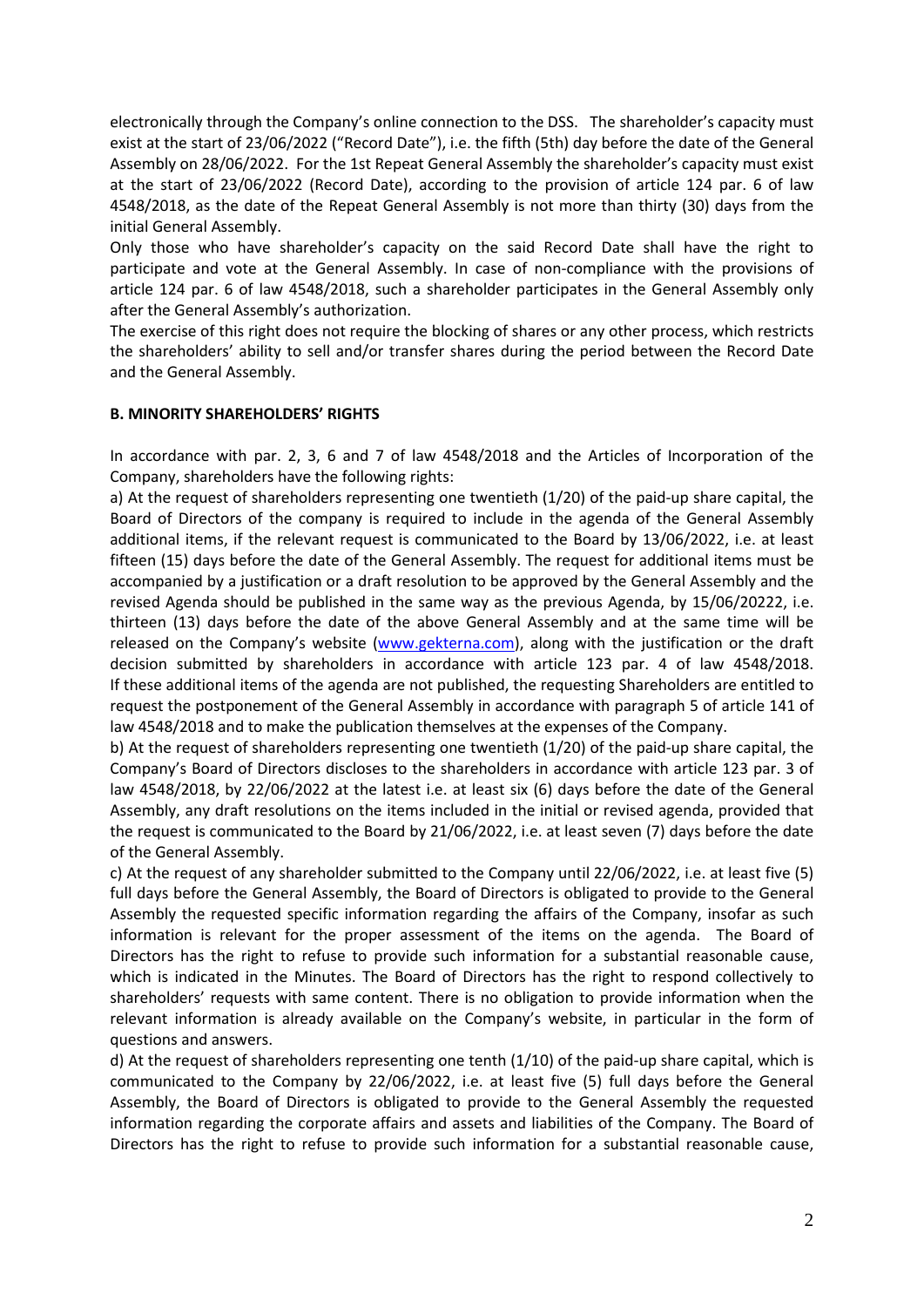which is indicated in the minutes. Corresponding deadlines for any exercise of rights of minority shareholders also apply in case of Repeated General Assemblies.

In any event, in exercise of the relevant right, the Shareholders must prove their shareholder status and, except for the first indent of paragraph c above, the number of shares, they hold. Proof of shareholder status may be evidenced by any legal instrument and, however, on the basis of information received by the Company from the Dematerialized Securities System ("DSS"), provided it provides registry services, or through the participants and registered intermediaries in the Dematerialized Securities System ("DSS") in any other case.

These minority rights may also be exercised by associations of shareholders in their own name but on behalf of their members if their members have the number of shares required to exercise the rights. A minority right is not considered the right that can be exercised by each Shareholder.

The association must have communicated its valid constitution and its articles of association to the Company, of which its members are shareholders, one month before exercising the above rights. The statement of exercise right must indicate the names of the shareholders, on whose behalf the right is exercised.

### **C. PROCEDURE FOR PROXY VOTING**

Shareholders may participate in the General Assembly and vote either in person or by proxy. Each shareholder, individual or legal entity, may appoint up to three (3) proxies for only one General Assembly or for any Assemblies that take place within a specific timeframe. In cases where a shareholder owns Company shares that are held in more than one Investor Securities Account, the above limitation does not prevent the shareholder from appointing separate proxies for the shares appearing in each Account. A proxy holding proxies from several shareholders may cast votes differently for each shareholder.

Proxies cast their votes according to the Shareholders' instructions, given that such are provided, and are obliged to record the voting instructions for at least one (1) year following the submission of the General Assembly's Minutes to the relevant Authority or if a Resolution is released publicly from its registration to the General Commercial Registry. The non-compliance of a Proxy to instructions provided by the Shareholder does not affect the validity of the General Assembly's resolutions even if the Proxy vote was decisive for the resolution. Before the commencement of the General Assembly, the proxy must disclose to the Company any particular facts that may be of relevance for shareholders in assessing the risk that the proxy may pursue interests other than those of the shareholder.

A conflict of interest may arise in particular when the proxy: a) is a controlling shareholder of the Company or is another controlled entity by such shareholder; b) is a member of the Board of Directors or of the Management of the Company or of a controlling shareholder or a controlled entity by such shareholder; c) is an employee or an auditor of the Company, or of a controlling shareholder or a controlled entity by such shareholder; d) is the spouse or a close relative (1st degree) of any natural person referred to in (a) to (c) hereinabove. A proxy is appointed or revoked in written and is disclosed to the Company also in the same manner, at least two (2) days prior to the date of the General Assembly.

The proxy form will be available to shareholders in electronic form on the Company's website [http://www.gekterna.com/investor-relations/shareholders-information/shareholders-meetings/.](http://www.gekterna.com/investor-relations/shareholders-information/shareholders-meetings/) The said form, filled in and signed by the shareholder, must be filed with the Company, specifically to the Company's Shareholders' Department (address: 85 Mesogeion Str. Athens) or sent by fax to: + 30 210-6968076, or in the email address [ir@gekterna.com,](mailto:ir@gekterna.com) at least two (2) days before the date of the General Assembly. The relevant shareholder is advised to confirm that the proxy form has successfully been submitted and received by the Company, by calling at + 30 210-6968457.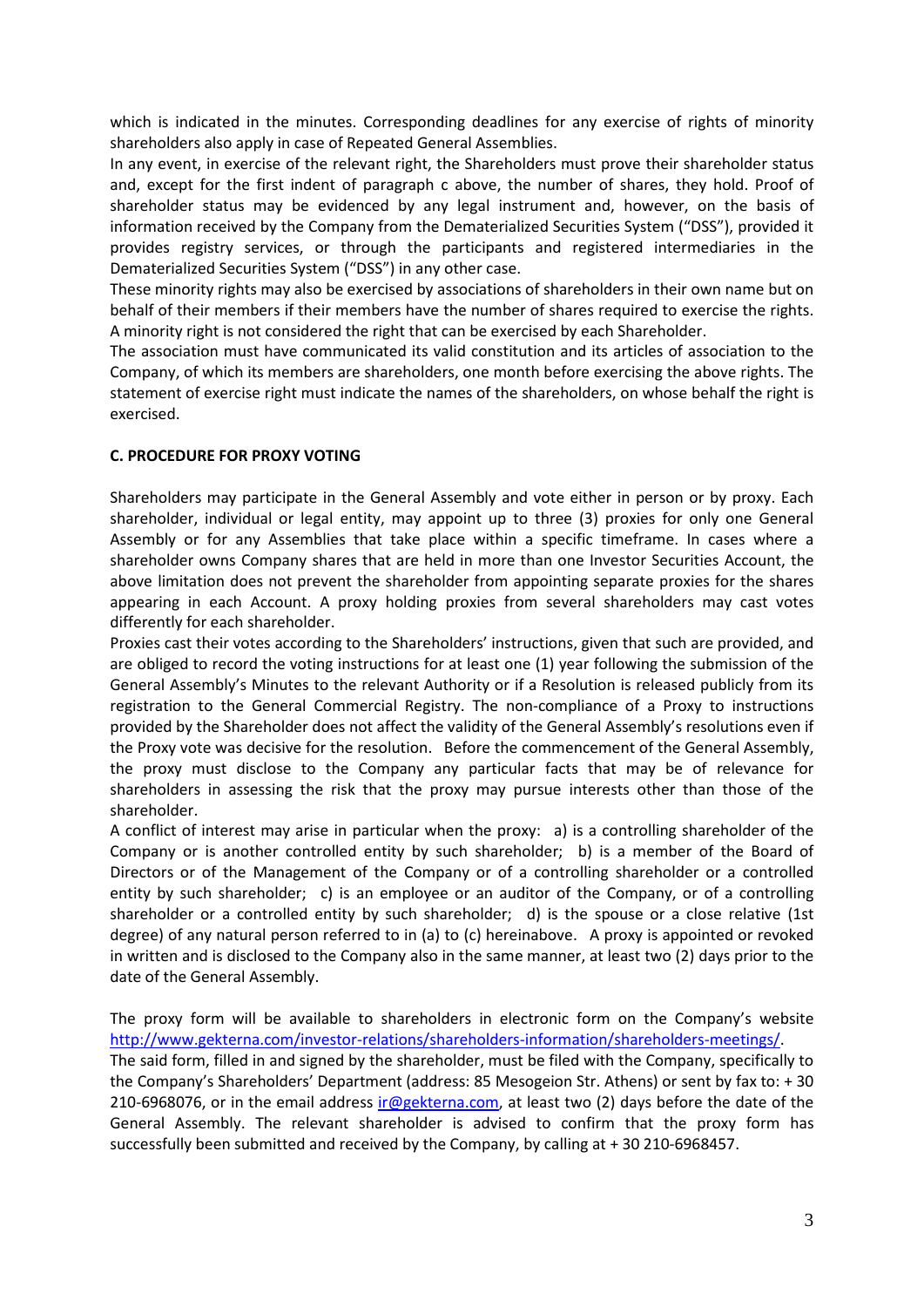### **D. Participation and exercise of voting rights in the General Assembly remotely in real time via video conference**

In order for the shareholders to participate and vote in the Ordinary General Meeting of June 28, 2022, which will take place via real time video conference without physical presence, it is required to create and use an electronic account of the shareholder or any representative on the electronic platform developed by the Hellenic Stock Exchange Group Athens Stock Exchange SA for the provision of services for conducting general assemlies from a distance in real time through video conferencing to listed companies on the website [https://axia.athexgroup.gr.](https://axia.athexgroup.gr/)

At the date of the General Assembly, the Shareholders, in order to participate, must log through the Internet Platform in time, at least fifteen minutes (15') before the start time of the General Assembly announced in this Invitation and declare the number of voting rights with which they will participate in the General Assembly and will vote and, if they wish to amend it (to the smallest).

The internet platform is provided by EL.K.AT., while the WEBEX tool / service team from Cisco Hellas SA is used for the video conference.

To access the electronic platform, a computer or mobile phone (smartphone) or tablet type is required, with an installed internet browsing application (browser) and the possibility of internet access. Creating the account of the shareholder or his representative on the above electronic platform requires a valid e-mail address (email) and the mobile phone of the shareholder or any of his representative.

In case that upon entering the electronic platform the above data entered by the shareholder cannot be verified against the data registered in the Dematerialized Securities System or with the identification data and have been notified to the Company by the Hellenic Central Securities Depository S.A. or through intermediaries, as part of the shareholder identification facilitation services at general meetings at a distance provided to the listed companies, the shareholder must update or update his / her above data in order to create the account.

For this purpose and to avoid malfunctions, the shareholders are requested to contact the Participant of the Securities Account at D.S.S. or another intermediary acting as custodian of the shareholder through whom their shares are held, in order to disclose and / or update their valid email address and mobile phone number for identification.

Further instructions for participation in the General Assembly by teleconference will be posted on the Company's website and will be sent by the Company via email to the shareholders who have completed the above procedure and are entitled to participate in the Ordinary General Assembly or any Repeat.

Shareholders can contact the Company's Shareholder Services Department for any questions and information via email at [ir@gekterna.com](mailto:ir@gekterna.com) or by phone at +30 210 6968457. Also, from the publication of the present until the end of the General Assembly there will be a help desk to provide information and support to shareholders and their representatives at +30 210 33.66.120 or by e-mail to [AXIAeShareholdersMeeting@athexgroup.gr.](mailto:AXIAeShareholdersMeeting@athexgroup.gr)

The shareholders who will participate in the General Assembly via real-time video conference, are taken into account for the formation of the quorum and the majority and will be able to effectively exercise their rights during the General Assembly.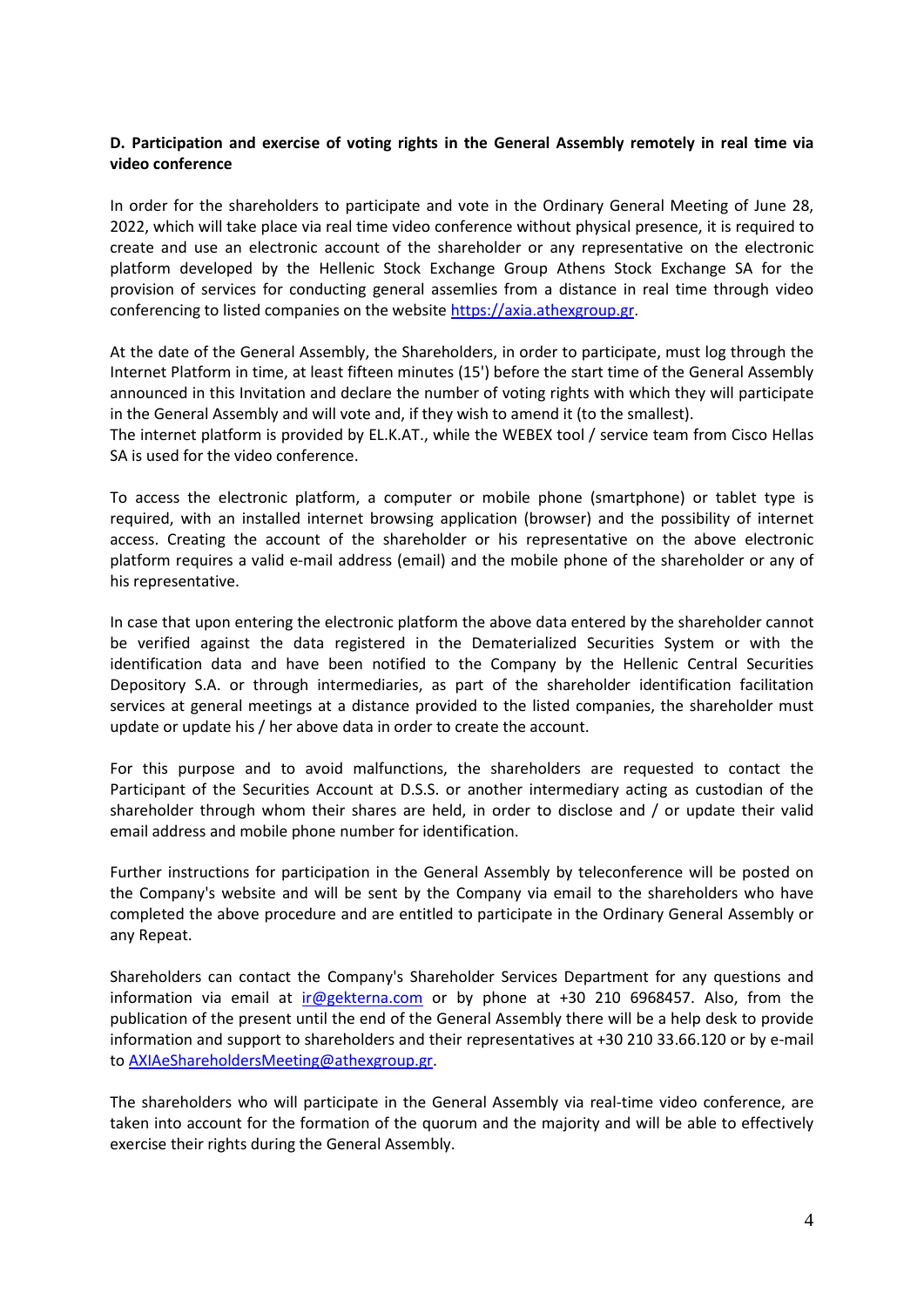Shareholders who have successfully connected to the online platform will be able to participate in the General Assembly via real-time video conferencing via a link that will be sent to them via email. By activating the teleconferencing application (Cisco Webex) via the link at the beginning of the General Assembly, the shareholders will be able to:

a) monitor by electronic or audiovisual means the conduct of the General Assembly,

b) take the floor and address the General Assembly orally during the General Assembly, while at the same time through the online platform they will be able to:

c) vote in real time during the General Assembly on the items on the agenda, and

d) receive information on the registration of their vote.

### **E. Procedure for remote participation in the voting held before the General Assembly (Letter Vote)**

It is possible to participate in the General Assembly from a distance by audiovisual and electronic means (teleconference), as well as to participate in the voting before the Assembly, as provided by no. 126 Law 4548/2018.

Shareholders wishing to participate remotely in the voting on the items of the General Assembly that will be held before the General Assembly, can use the following options:

a) to exercise the right to vote before the General Assembly through the online platform [https://axia.athexgroup.gr](https://axia.athexgroup.gr/) in which they will have previously created an account and have successfully registered according to the above, no later than twenty-four (24 ) hours before the date of the General Assembly (i.e. no later than 27 June 2022 at 11:59 am)

b) to fill in and submit the "Letter of Voting Form", which is available on the Company's website, at: [http://www.gekterna.com/el/investor-relations/shareholders-information/shareholders-meetings/,](http://www.gekterna.com/el/investor-relations/shareholders-information/shareholders-meetings/) , to the Company at 85 Mesogeion Ave. in Athens or send to fax: 210-6968076 or at [ir@gekterna.com](mailto:ir@gekterna.com), at least twenty-four (24) hours before the date of the General Assembly (i.e. no later than 27 June 2022 at 11:59 am)

c) or to participate on the basis of confirmations or notifications of Articles 5 and 6 of Regulation (EU) 2018/1212 provided by intermediaries.

Shareholders who vote according to the above before the General Assembly are taken into account for the formation of the quorum and majority, only if the relevant votes have been received by the Company no later than 27 June 2022 at 11:59 am.

It is noted that the shareholders who wish to appoint representatives to participate remotely in the voting on the issues of the General Assembly to be held before the General Assembly, will be able to appoint up to one (1) representative, who must be appointed at least forty eight (48) hours before the date of the General Meeting (i.e. no later than 26 June 2022 at 11:59 am).

After this deadline, it will not be possible to participate through a representative in the voting that will take place before the General Assembly.

Shareholders can contact the Company's Shareholder Services Department for any questions and instructions via email at ir $@$ gekterna.com. The shareholders are reminded that they are responsible for receipt of the confirmation of the successful sending of the "Letter of Form Voting" and its receipt by the Company and for this purpose they can call at: +30 210 6968457 (Shareholder Service Department).